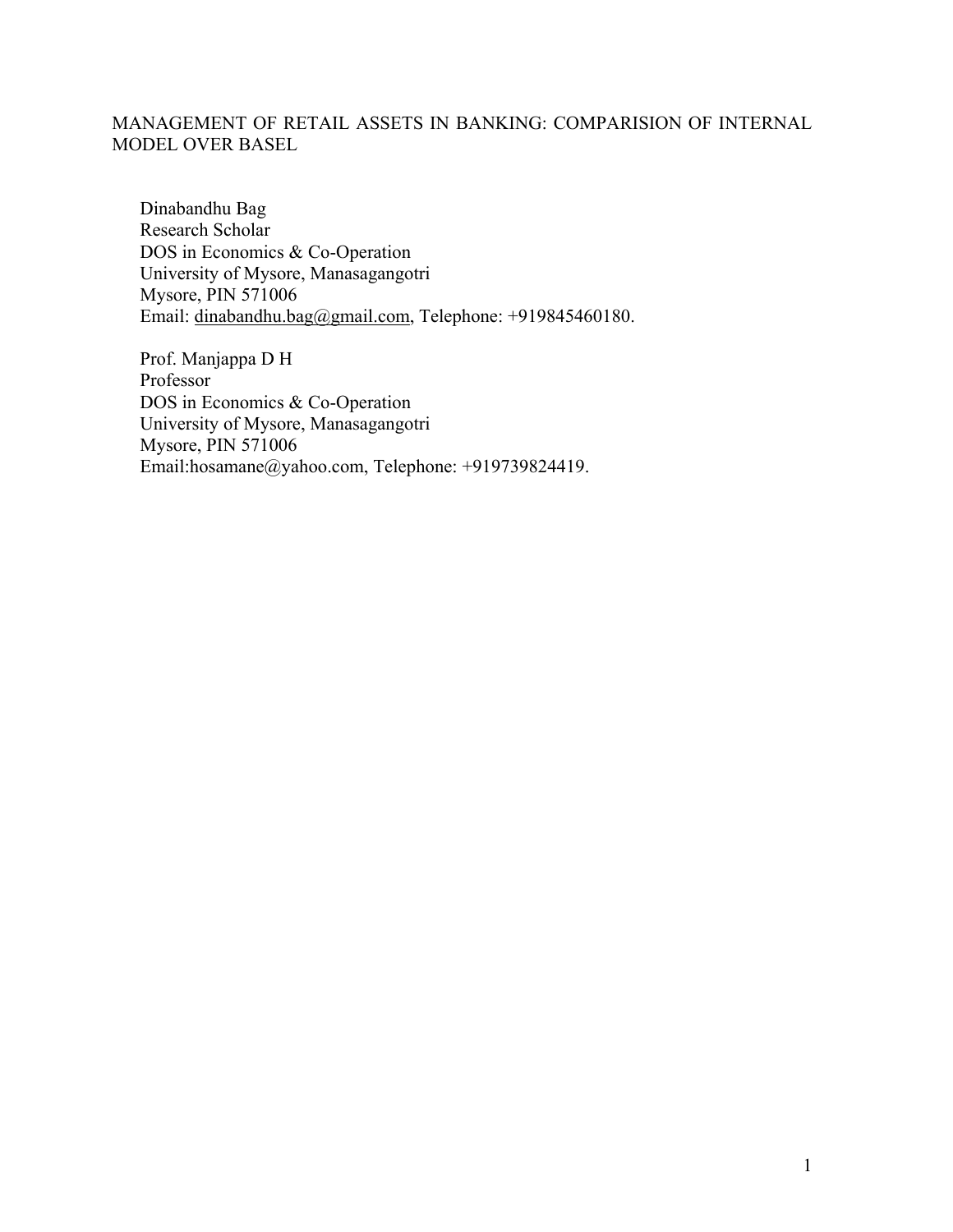### Abstract

Retail Assets in Banks has grown among banks at a much faster space over the recent years. Unlike the commercial exposures banks manage retail assets on pooled basis. In this paper, we discuss the methodology of creating pools of revolving retail assets. Further, we compare the capital charges generated by the Basel's formula with the capital charges generated by one possible earnings-at-risk (Future Margin Income) internal capital allocation models. We find that in general, Basel's capital ratios are closer to those generated by our models for the groups with lower credit risk. We attribute the discrepancies to the different ways Basel and our models account for future margin income, to Basel's' assumptions about asset correlations.

JEL Classification Codes: G0, G2.

Key Words: Correlations, Capital Charge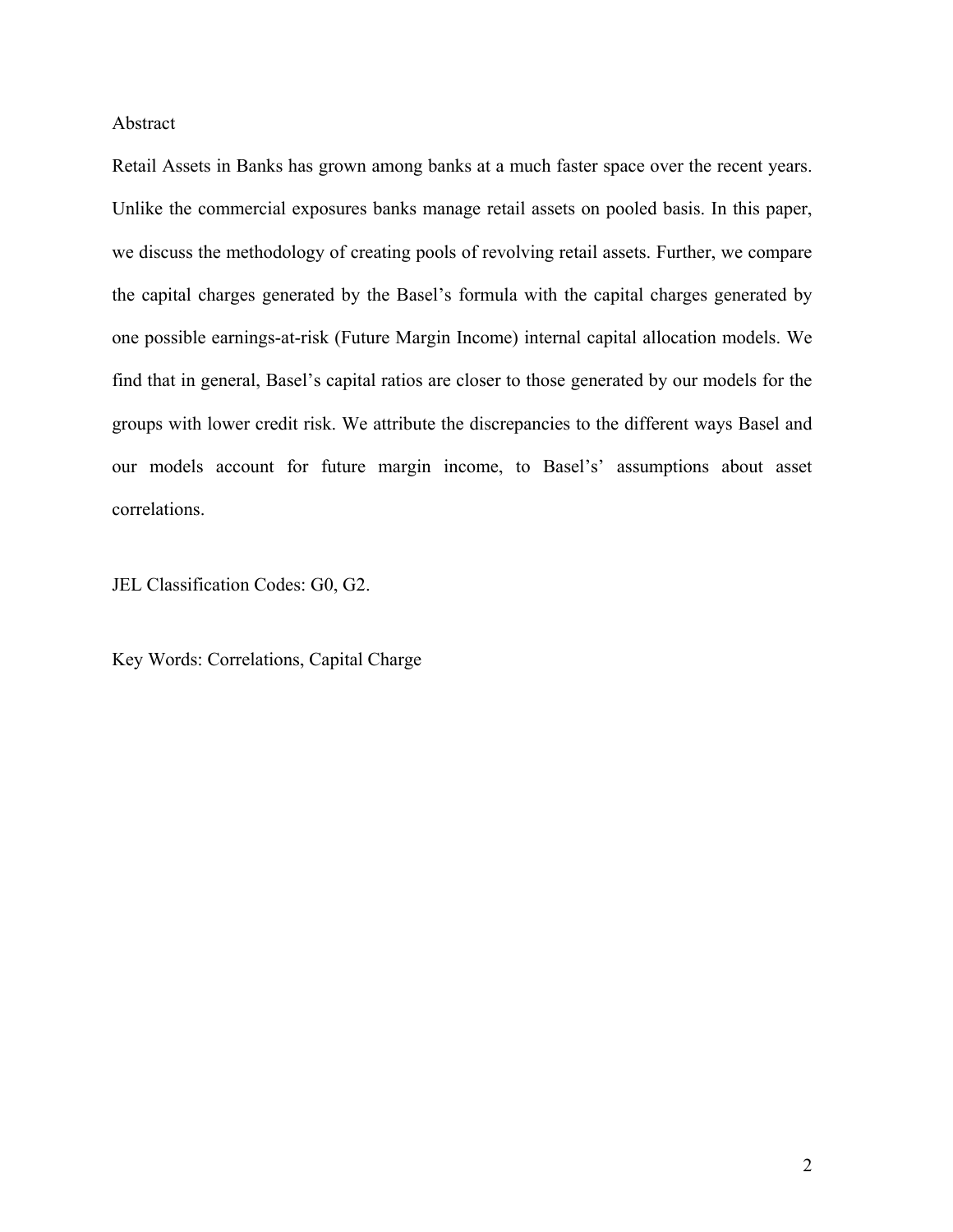### I. INTRODUCTION

The most prominent issue in the context of banking these days are the implications arising out of the sub prime crisis and  $BIS<sup>1</sup>$  Basel II accord. Basel Committee on Banking Supervision (BCBS) announced the adoption of risk-based capital standards by banks in 1989. The Basel accord<sup>2</sup> proposes three alternative regimes: the "standardized", the "foundation IRB" (for internal ratings based) and the "advanced IRB." Banks that opt for the advanced regime have to provide internal estimates of expected losses and use the Basel formula for capital calculation. Bank's retail assets include all borrower relationships and relationships with small businesses and therefore will include credit cards, auto loans, mortgages, personal loans, and small business loans. Revolving retail assets include credit cards, home equity, ready cash or overdraft etc, where the customer borrower can revolve on the balance after paying a minimum due amount. Failure to pay back the drawn amount for subsequent billing cycles results in his delinquency and a potential loss to the Bank. Retail portfolios are very different from commercial portfolios, in terms of their number, ticket size and loss measures<sup>3</sup>. The number of accounts in case of retail lenders touches millions on their books. Exposures at default are typically much smaller for retail than for commercial lenders: for un-collateralized loans the size varies between about Rs.5, 000 to about Rs. 10, 00,000. Probabilities of default range from a few hundreds of a percent (0.01%) to sometimes greater than 30%. Therefore retail assets do provide wider distribution of default rates compared to banks' commercial assets.

<u>.</u>

<sup>&</sup>lt;sup>1</sup> The Bank for International Settlements (BIS) is an international organisation based out of Basel, Switzerland, which fosters international monetary and financial cooperation and serves as a bank for central banks.

 $2^2$  BCBS June (2006)

<sup>&</sup>lt;sup>3</sup> Exposures at default, loss given default and probabilities of default.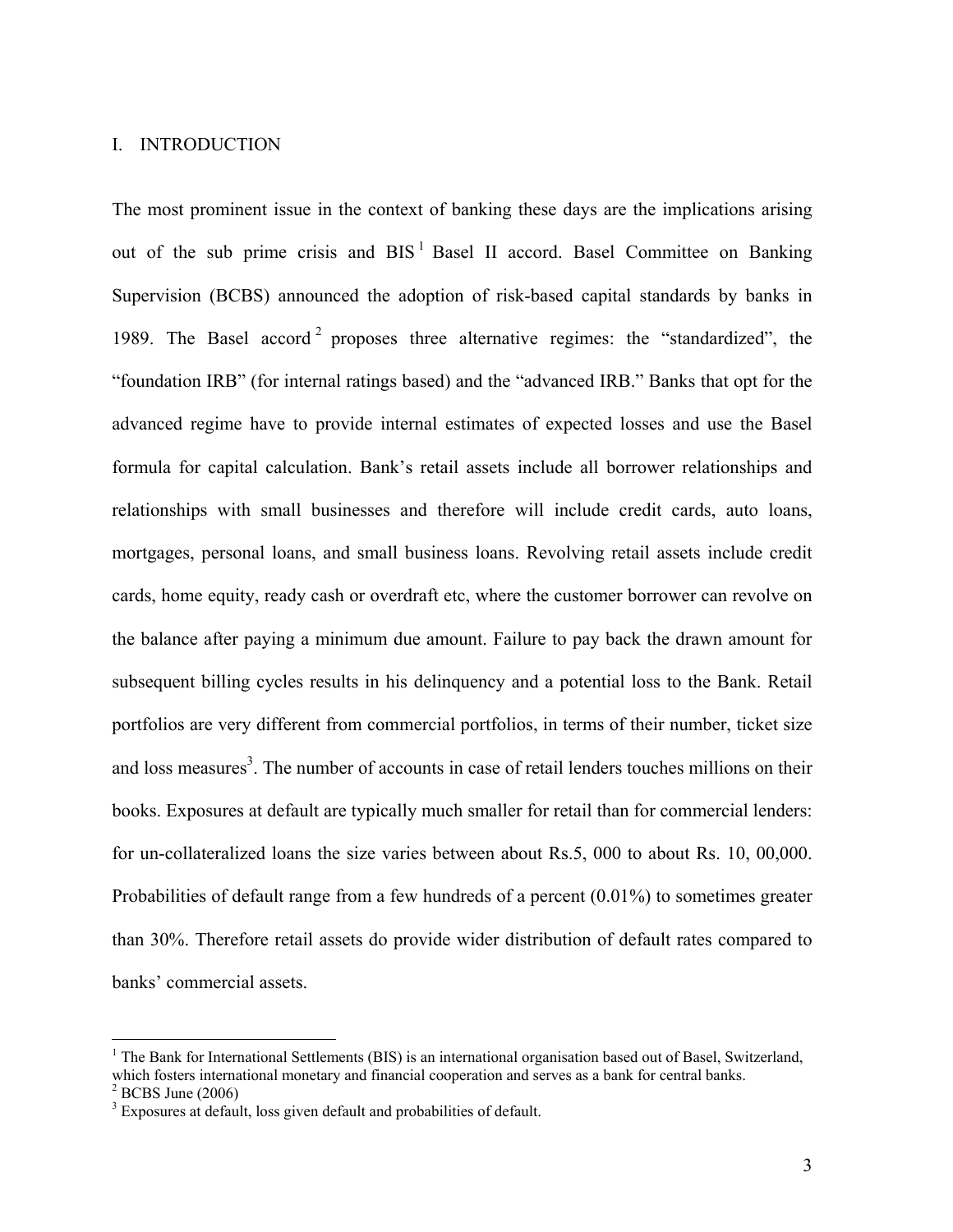The computation of Basel capital ratios for retail exposures in a bank portfolio typically depends upon a segmentation scheme separating borrower accounts into pools that are homogeneous with respect to the characteristics of the borrower, probably determining their default behavior. These pools then form the basis for estimating a probability of default (PD) for exposures in the pool.  $BCBS<sup>4</sup>$  (2006) requires that banks segment their retail assets portfolios into pools, so as to satisfy certain key requirements. There exist various challenges to the bank on the question of pooling. The level of differentiation across the pools has to ensure that the number of exposures in a given pool is sufficient so as to allow for meaningful quantification and validation of the loss characteristics at the pool level. There needs to be a meaningful distribution of borrowers and exposures across pools. Similarly, a single pool should not include an undue concentration of the bank's total retail exposure. There is no generally accepted definition of homogeneity that forms an objective basis for determining appropriate segmentation. Kelly (2003) defines homogeneity as exposures within a pool having a common relationship between the PD and exogenous economic drivers over the range of possible outcomes. The basic problem is homogeneity over PD behaviour does not necessarily imply homogeneity over risk characteristics. Nystr¨om and Skoglund (2004) describe an application of portfolio credit risk model into tranches and the assignment of appropriate ratings to the tranches, to retail and mortgage portfolios. The method of using PD is an objective segmentation approach where the segments of loss measures (Probability of Default) determine the creation of pools. In view of the above limitations, therefore, instead of an objective segmentation (using PD), a non objective segmentation method of natural grouping of data (natural clustering) using the risk

 $\overline{a}$ 

<sup>&</sup>lt;sup>4</sup> Banks are needed to create pools with meaningful differentiation of risk across pools and stability of each pool's risk behavior so as to allow for accurate and consistent estimation of risk characteristics at a pool level.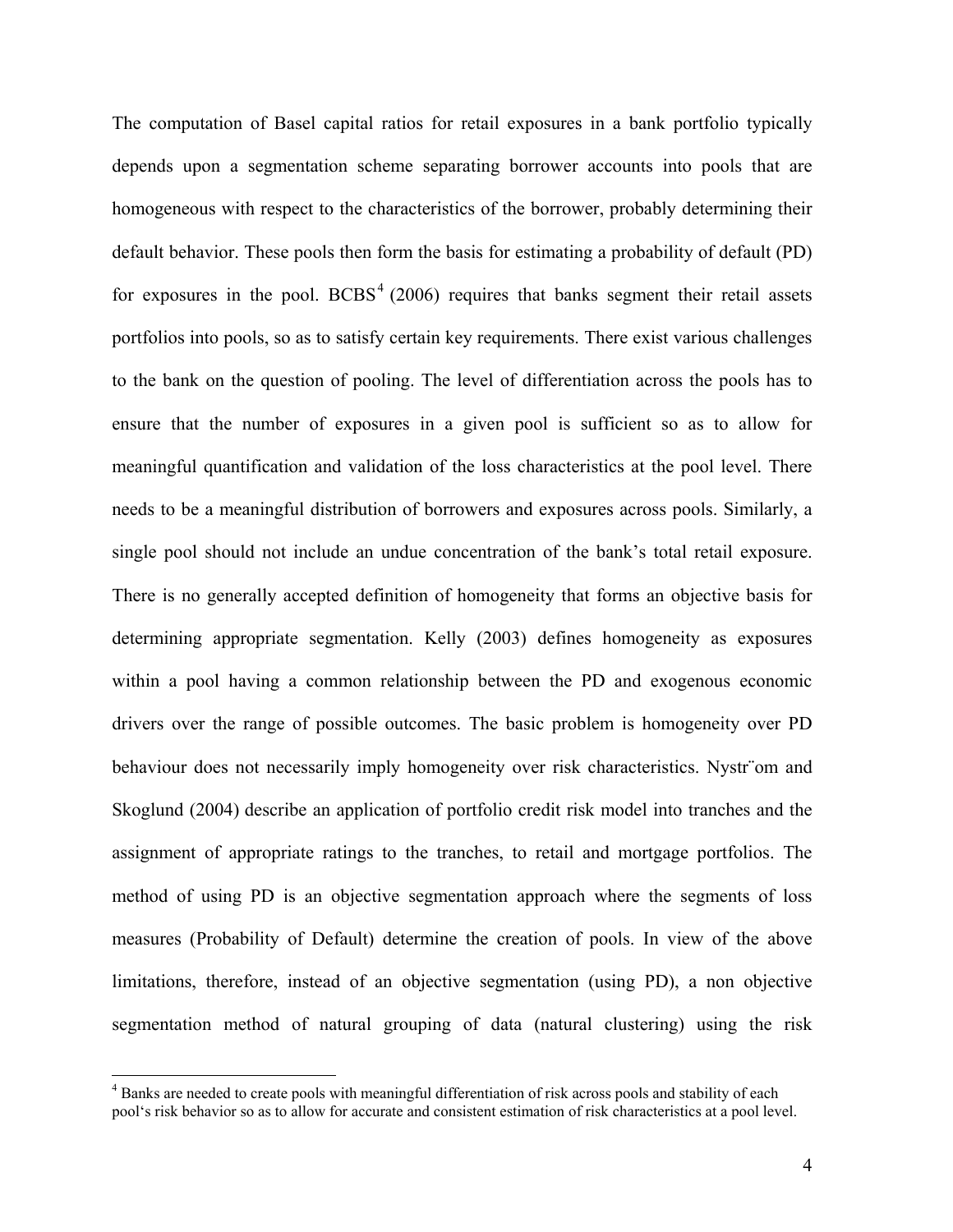characteristics of the borrowers may be an appropriate method of segmentation.

The next step in capital computation of retail assets is to use the homegenous default rates obtained from the above segments. The Basel (BCBS) capital ratio is the tail loss at 99.99% confidence interval, since the BCBS entails capital requirement for both expected and unexpected losses. However, we need to subtract our measure of Future Margin Income (FMI) from the tail loss at 99.99 % confidence interval and obtain an economic measure of capital. This is because while computing the capital charges against the segment specific loss measures it may be desirable to obtain an estimate of Future Margin Income. This is because banks price the revolving portfolios ex ante based on their expected loss measures. In other words, our capital definition is based on the tail economic loss, rather than the tail credit loss. The economic loss could be computed by the difference between income over one year minus the tail credit loss and minus the expenses during that period (Nayda & Perli 2001).

Hence, FMI can cover credit losses before a bank has to use its capital. It can be mentioned here that segments with high default rates may exhibit higher income but the corresponding recovery rates against such segments will determine their effectiveness in capital allocation. Hence, it is interesting to compare the capital allocations resulting from internal models that could be used by banks. We believe that this exercise is useful for retail portfolios by subtracting a proxy for future margin income from the credit loss-based capital ratios. We present a one-factor model and calculate capital ratios for each segment based on the model and to the new Basel formula. We also attempt to identify factors that could account for the differences and the important policy implications of our findings including the need for further investigations.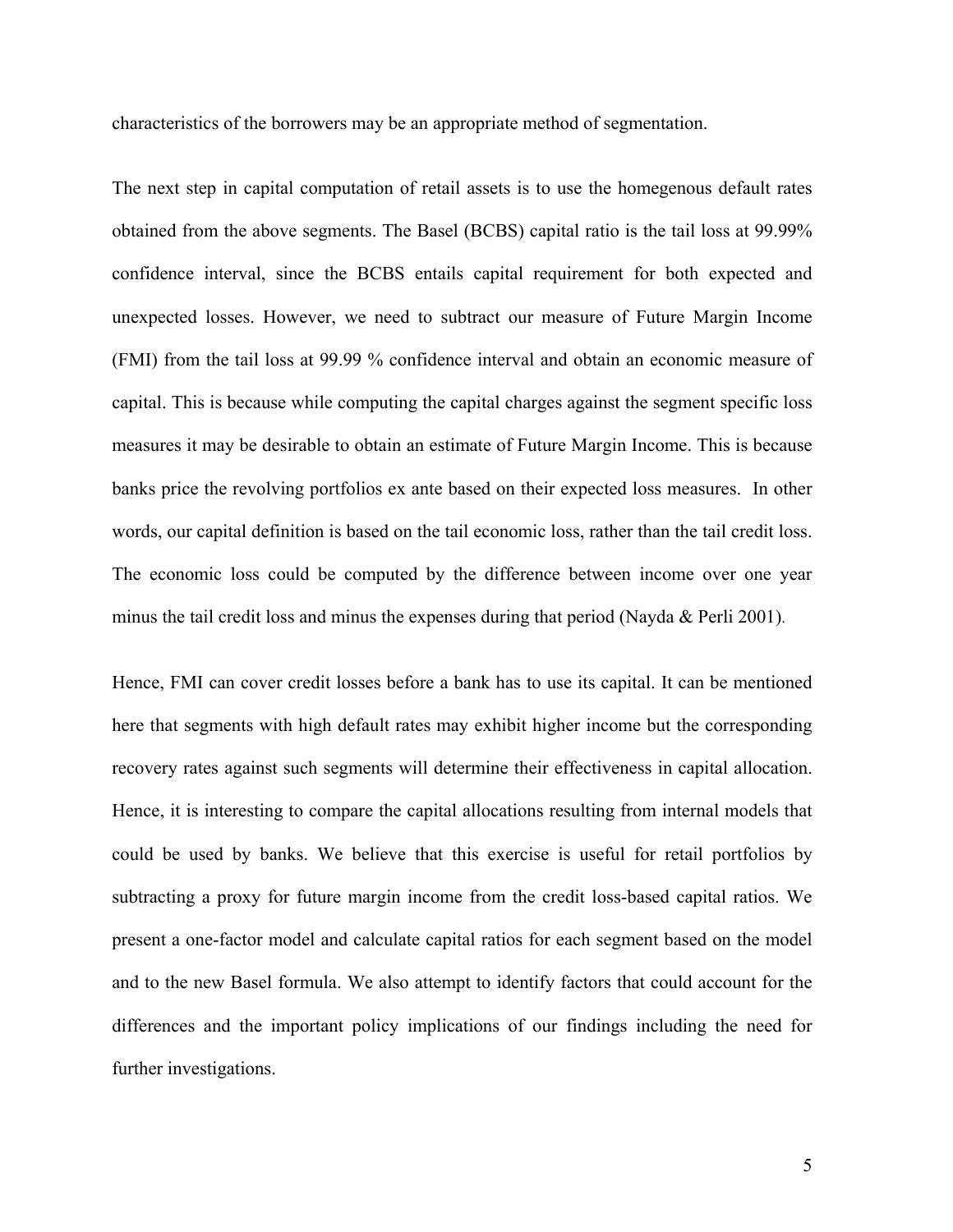### II. Segmentation Method

The methodology comprises using the method of K-means nearest neighborhood clustering to create homogenous clusters of data which are heterogeneous across all clusters. The input to a k-means clustering would be the number of clusters which is refined iteratively. For natural grouping of data, clustering is used using two of the prominent techniques that includes; Hierarchal and K-Means methods. In case of larger number of attributes and bigger sample sizes or presence of continuous variables, K means is a superior method over Hierarchical. For the K means model, character attributes against the borrowers were transformed with suitable indicator transformations. Extreme Values of the numeric variables were transformed for outliers. Further, a multivariate collinearity check was also done for the variables within the model to eliminate any collinearity bias among the variables used.

III. One Factor Credit Risk Model with Future Margin Income

Perli and Nayda (2001) have followed the analysis in Schonbucher (2000) and Vasicek (1987) to propose a One Factor credit risk model of (Future Margin Income) FMI. We extend the above approach of Perli and Nayda (2001) to compute estimates of capital ratio from an internal model.

Here we assume in this model that there are borrowers belonging to *i* pools of exposures (from the above *k* means model) and that the default of a borrower occurs when the value of his/her assets, falls below a certain threshold. The borrowers might default not just because of a decline in the value of their assets, which is unobservable and can only be explained with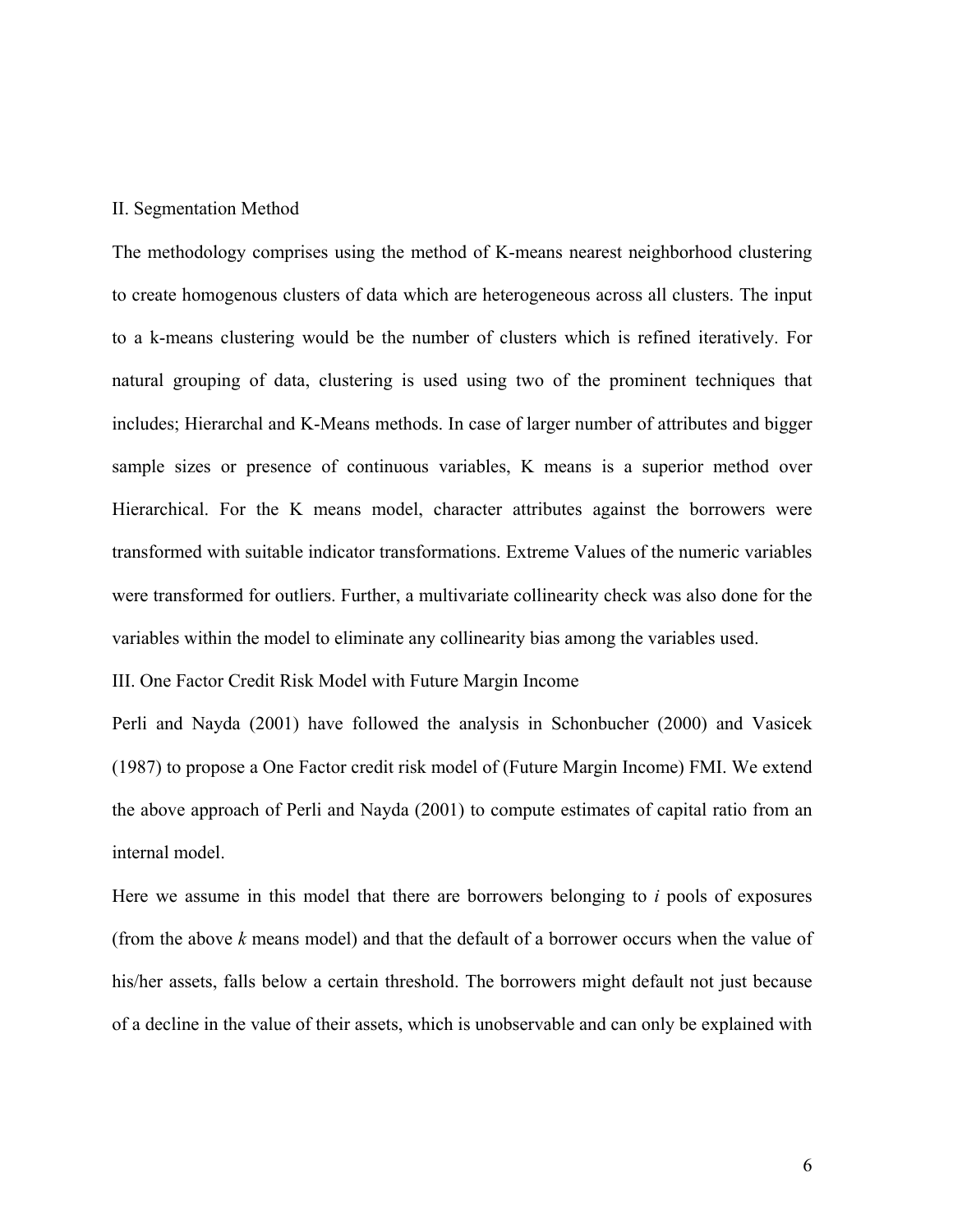the help of One Factor, for simplicity. Hence, the threshold below which a borrower defaults would then be related to the probability of default of that borrower.

Perli and Nayda (2001) assume that the value of all borrowers' assets is driven by a single common factor. The common factor and the defaults are also assumed independent. All borrowers within a homogenous risk segment have the same probability of default and, therefore, the same default threshold. The expected losses from each of the segments can be used to compute both the Basel capital charges and the capital charges with FMI. The details of the One Factor model including the method of computing FMI for each of the pools is also based on the assumptions (Perli and Nayda 2001), which is described in the Appendix .

For each risk segment, between the time of disbursal to the time of default the bank will collect some revenue and will have some expenses including losses. Revenue is due to the price income (interest income) and non price income (fees) on performing accounts. Expenses are incurred on accumulated losses, funds and operating and marketing expenses including collection expenses. Here we assume that non-interest income is a constant fraction of outstanding balances, even if fees are assessed in dollar terms rather than as a percentage of balances. We also assume that, at default, the losses are the outstanding balance net of the recovered amount. Hence a constant fraction of borrowers in each segment pays the annual fee, the late fee, etc. Total revenue, is therefore, the sum total of all price and non price income. Similarly, total expenses is the sum of interest and non interest expenses. Interest expenses are on account of cost of funds and non interest expenses are on account of servicing, marketing, etc.

Interest expense is also related to the initial outstanding balances, since that (minus the capital the firm holds) is the amount that needs to be financed. Since financing has to occur at

7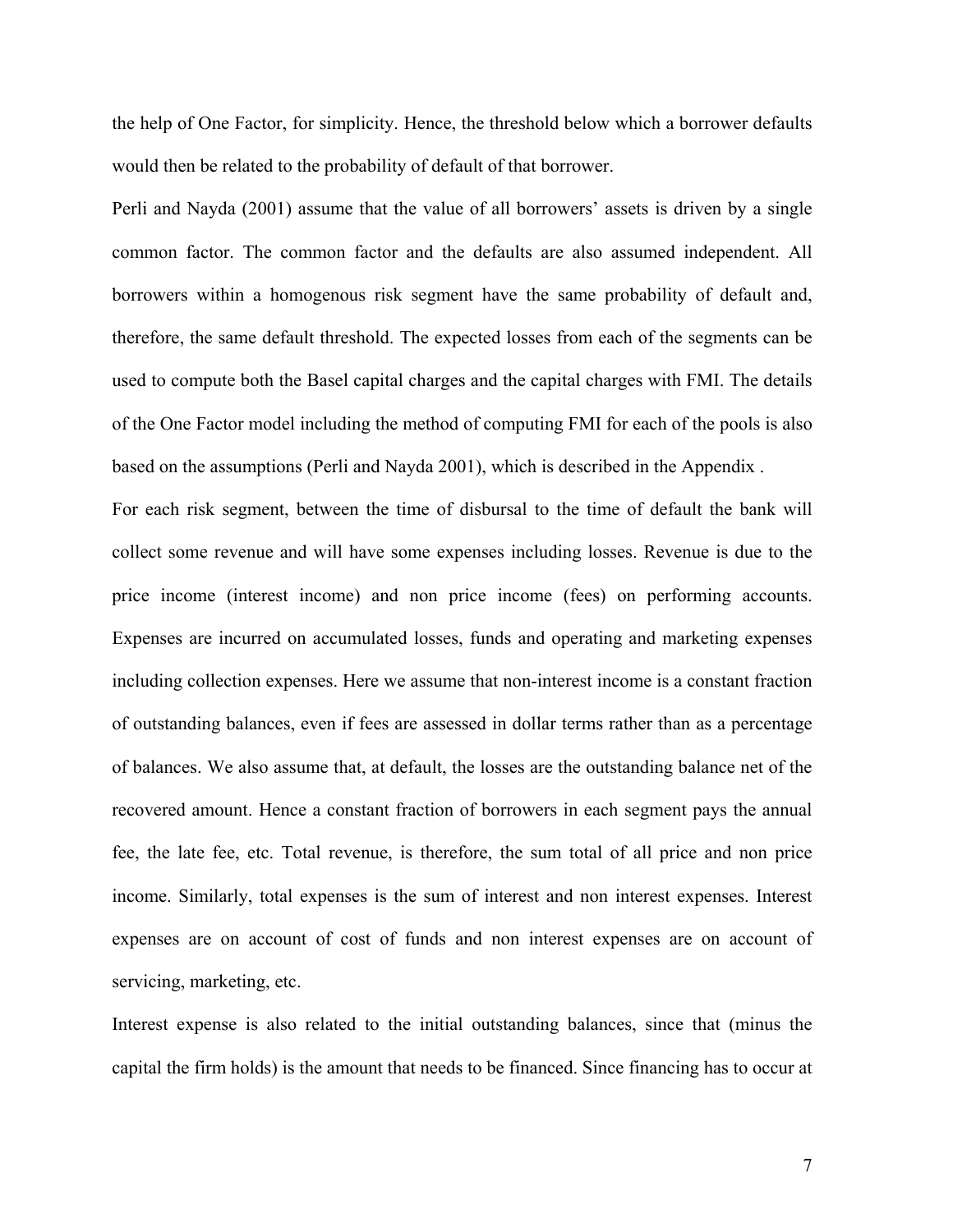the beginning of the period, any loss incurred after that still needs to be financed. As with non-interest income, we assume that non-interest expenses are incurred on a per-account basis and, therefore, are a constant percentage, of outstanding balances.

Due to the above simplified approach, for any given segment the bank loses, only if the outstanding balance at the time of default is below the outstanding balance in the beginning. The ratio of outstanding balance at the time of default to the outstanding balance at the beginning is called a profit ratio which is in fact a random variate, assumed to follow *G (F(x), c)* for a given capital ratio *c*. The capital charge can be computed at a confidence interval of 99.99% assuming a *G(.)* follows a Normal Distribution. In the event a segment generates a very high net income relative to its tail loss, *c* is zero or positive, hence all positive c could be made zero.

#### IV. EMPIRICAL FINDINGS

Because of confidentiality issues, we cannot disclose the identity of the bank and hence the information relative to the exact probabilities of default of each risk group, or to their income, expenses, and specific losses.

We calibrate our cluster model on the test portfolio which results in four significant risk groups. The risk segmentation drivers (characteristics) for each of the four groups include, Home Ownership, Occupation, Age of the Relationship, Balance Amount, Fees and Payment Amount, which includes a balanced mix of transaction, delinquency and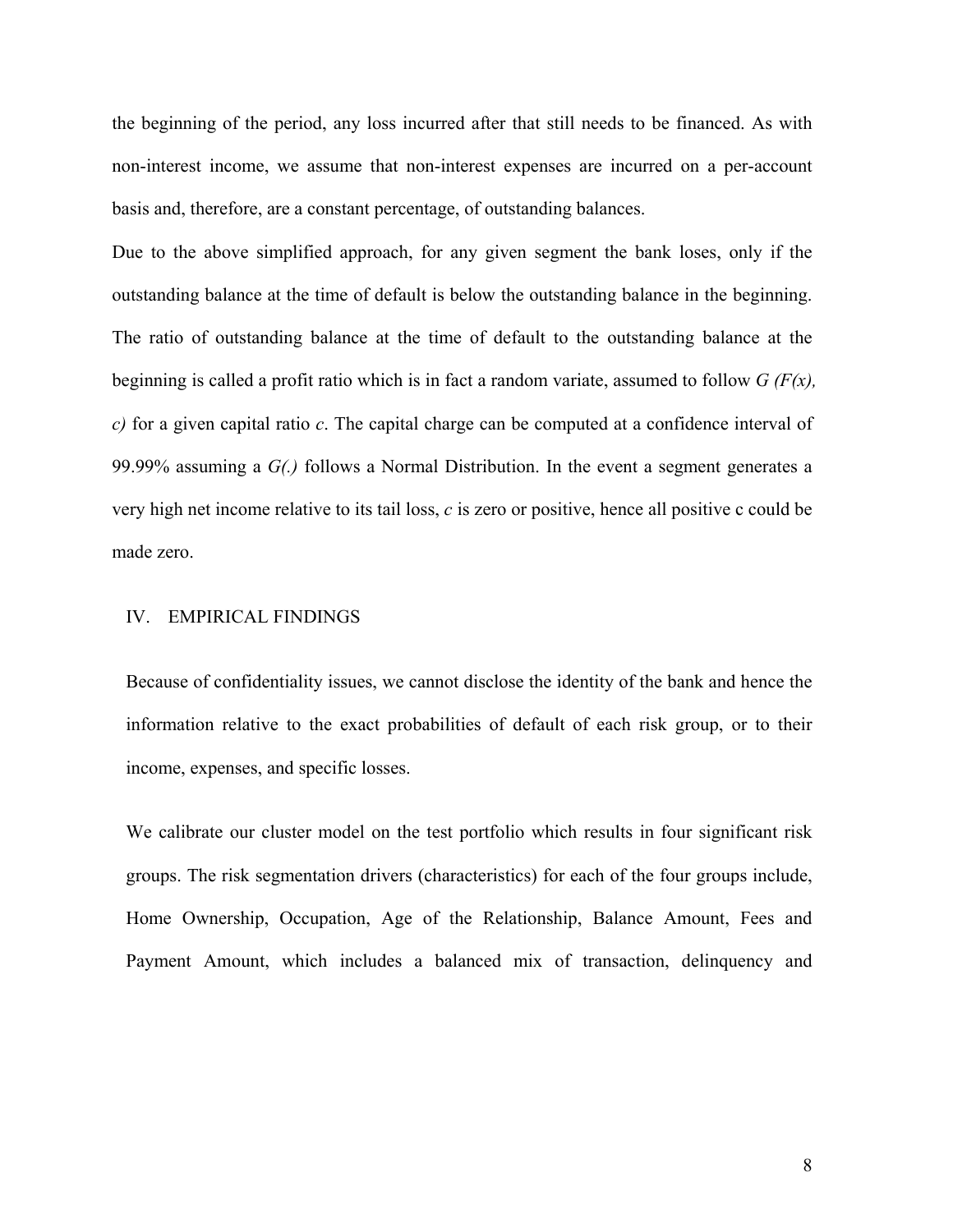demographic attributes<sup>5</sup>. These four groups are heterogeneous across other groups and homogenous within each group due to the clustering algorithm in  $k$ -means<sup>6</sup> model.

|             |                                                | 34%   |  |
|-------------|------------------------------------------------|-------|--|
| r           | average annual interest rate over balance      |       |  |
|             | average fraction of non interest income over   |       |  |
| $\lambda_i$ | opening balance                                | $2\%$ |  |
| $\gamma_i$  | loss given default (1- recovery ratio)         | 50%   |  |
| cof         | cost of funds (interest expenses)              | 15%   |  |
|             | average fraction of non interest expenses over |       |  |
| W           | opening balance                                | 150/  |  |

Table 1: Parameters for Calculating One Factor Model Capital Ratios

Table 1 provides the parameters for calculating the FMI for each of the risk groups. For the purpose of simplicity the above parameters are assumed equal across all risk groups.

 $<sup>5</sup>$  Para 460 of BCBS (June 2006)</sup>

# Table 2: Profile of Segments

| <b>Risk Group</b>  | Probability of Default | <b>Asset Correlation Factor</b> | Loss Given default | Future Margin Income |
|--------------------|------------------------|---------------------------------|--------------------|----------------------|
| Group1             | D1                     | constant                        | constant           | Constant             |
| Group <sub>2</sub> | p2 > p1                | constant                        | constant           | Constant             |
| Group3             | $p3-p2$                | constant                        | constant           | Constant             |
| Group4             | p4 > p3                | constant                        | constant           | Constant             |

# Table 3: One Factor Model Capital Ratio Comparison

| <b>Risk Group</b>  | <b>Probability of Default</b> | <b>Basel Capital Ratio</b> | One Factor Model Capital Ratio | Difference |
|--------------------|-------------------------------|----------------------------|--------------------------------|------------|
| Group1             | D1                            | 2.48%                      | $0.00\%$                       | 2.48%      |
| Group <sub>2</sub> | p2 > p1                       | 2.59%                      | $0.00\%$                       | 2.59%      |
| Group3             | $p3-p2$                       | 2.78%                      | 0.04%                          | 2.74%      |
| Group4             | p4 > p3                       | 3.88%                      | 2.87%                          | 1.00%      |

Parameters of the k means model (viz, Centroid Distance, Nearest neighbourhood Distance, etc).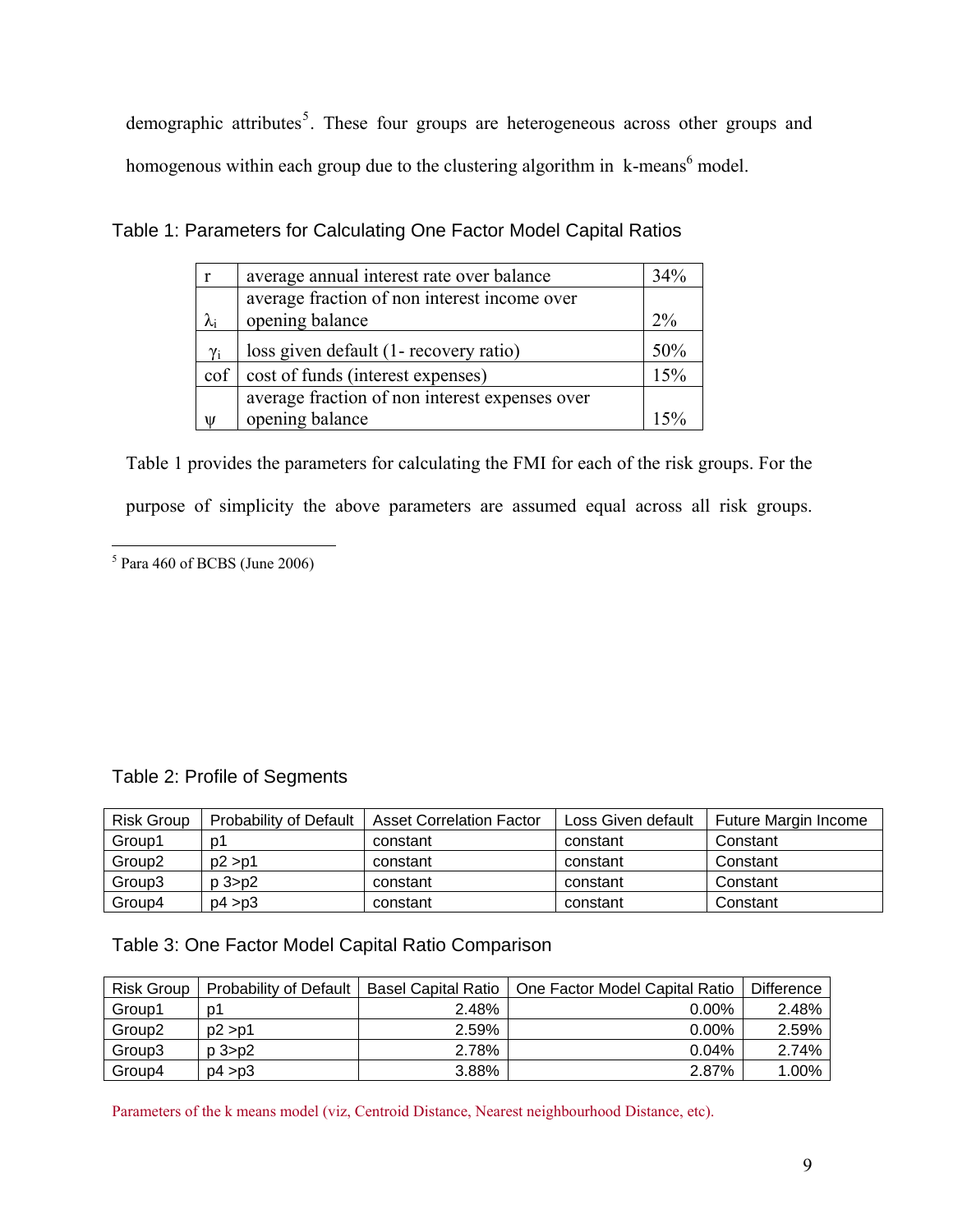However, it is true that the Bank has already made provision for higher APRs (annualized percentage rates) for high default groups and so on. Table 2 gives a brief profile of four groups in the form of increasing default rates across 4 segments against a constant asset correlation factor and loss given default. The capital ratio computation results using both the Basel formula and FMI formula is discussed in the next section. In practice, the bank would charge varying interest rates to varying groups. For the purpose of making the computations simple, asset correlation factor, non interest income factor, non interest expense factor, recovery factor, loss given default factor, etc are all assumed to be constant across all the groups. The One Factor Model capital ratios adjusted for Future Margin Income at Tail Loss is also depicted in Table2. As is evident from the increasing default rates *p1-4*, the Basel capital ratio for each of the groups are increasing from 2.5% to 3.9%. The FMI factor for each of the groups was constant. After adjusting for the FMI factor, One Factor capital ratios were found to be nil for bottom two groups. Similarly, the difference between the Basel capital ratio and One Factor capital ratio was maximum only for the top default group. This is due to the fact that even when the future margin income factor is constant for all groups, the tail loss decreases substantially when the default rates are relatively lower. The One Factor capital requirements are higher only for high default groups.

## V. POLICY IMPLICATIONS & CONCLUSIONS

We presented a simple but advanced approach towards building an internal model for recognizing the margin income due to revolving portfolios and the results of capital ratio calculation. Further, we also compared the two ratios computed by the Basel method and the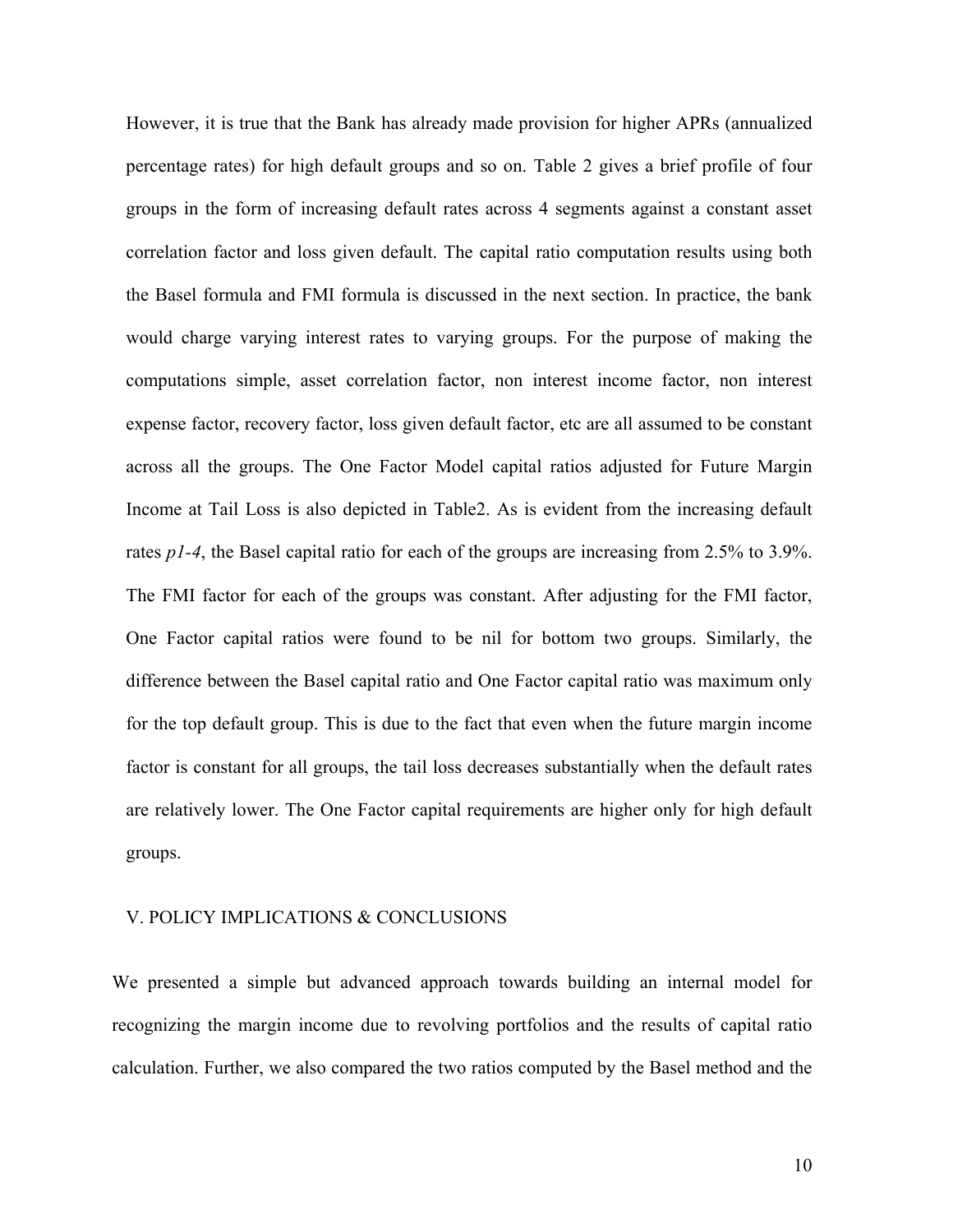FMI method. As is evident from the model, when the margin income is realized at the tail, the requirements of capital ratios, is lower than that of Basel. It is possible, that a certain risk group displays higher net income relative to its tail loss and hence the capital requirement may be zero. Similarly, the capital ratios of risk segments with high probability of default may be lower than those for segments with low probability of default, if the loss-givendefault for the former is significantly lower and the revenue they generate significantly higher.

Credit-risk segments should hold less capital than high-credit-risk segments. In addition, the capital ratios obtained from the multi-factor model could indicate that Basel's assumptions about how asset correlations change with the probability of default might be inaccurate, especially at the low and high end of the credit spectrum.

## VI. REFERENCES

Alfred Hamerle, Thilo Liebig, Daniel RÖsch; *Credit Risk Factor Modeling and the Basel II IRB Approach*, Discussion Paper Series 2: Banking and Financial Supervision, No 02/2003

Elizalde, Abel; *Do We Need to Worry about Credit Risk Correlation*; Journal of Fixed Income, December 2005

Lyods Bank: *Comments Relating to Segmentation of Retail Credit Portfolios* http://www.bis.org/bcbs/cp3/allandsha.pdf); April 2003

Michael B. Gordy; *A Comparative Anatomy of Credit Risk Models*; Board of Governors of the Federal Reserve System, December 1998,

Michel Crouhy, Dan Galai , Robert Mark; *Prototype risk rating system*; Journal of Banking & Finance 25 (2001) 47 – 95

Michel Crouhy, Dan Galai, Robert Mark; *A comparative analysis of current credit risk models*; Journal of Banking & Finance 24 (2000) 59 – 117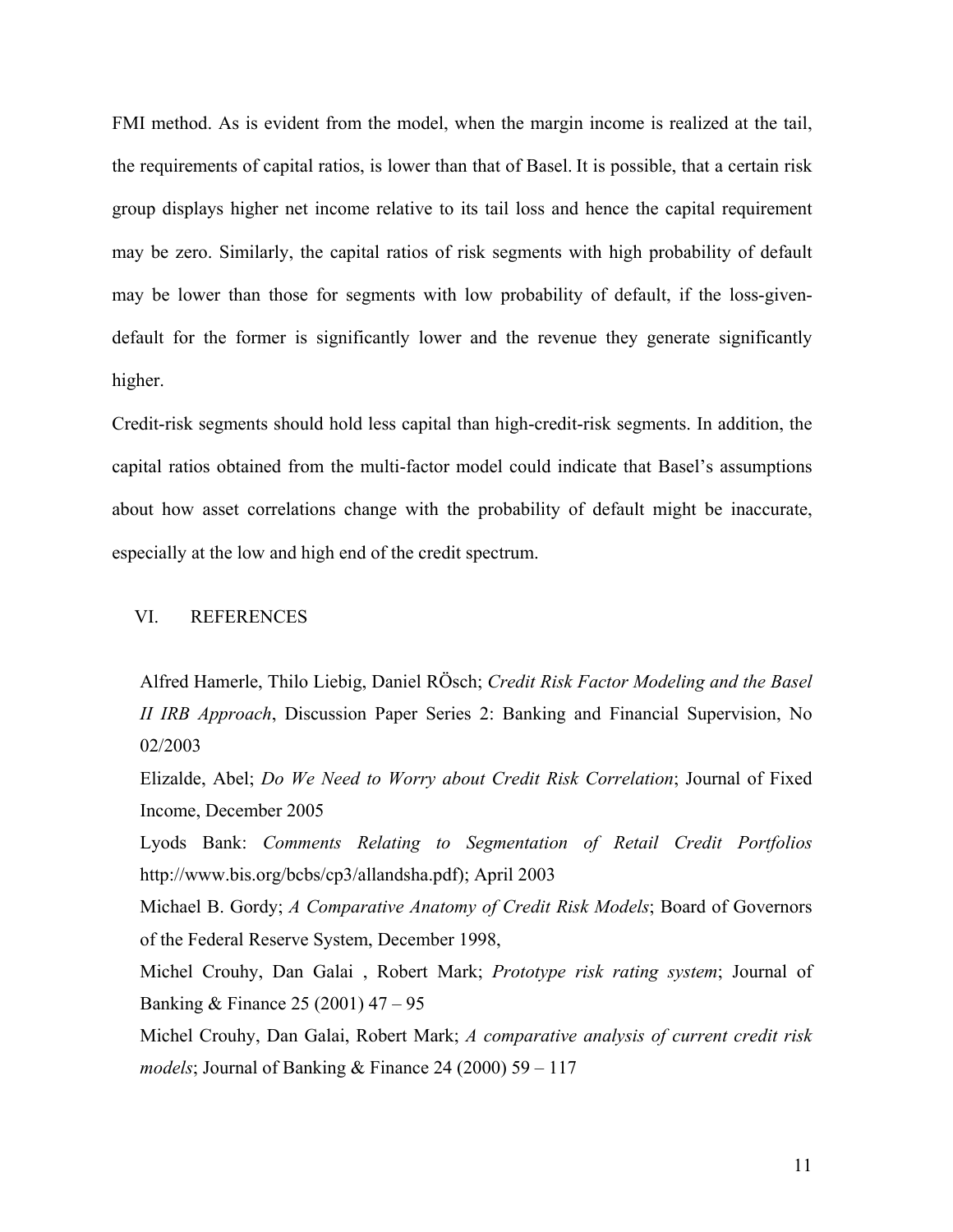Perli Roberto and Nayda, William, 2004; *Economic and Regulatory Capital Allocation for Revolving Retail Exposures*, Journal of Banking & Finance, Elsevier, vol. 28(4), pages 789-809 April.

Shannon Kelly, Federal Reserve Bank of Philadelphia; *Using Cluster Analysis for Retail Portfolio Segmentation in an Economic Capital Model: Homogeneity by Common Default Behavior over Time* NESUG03 September 2003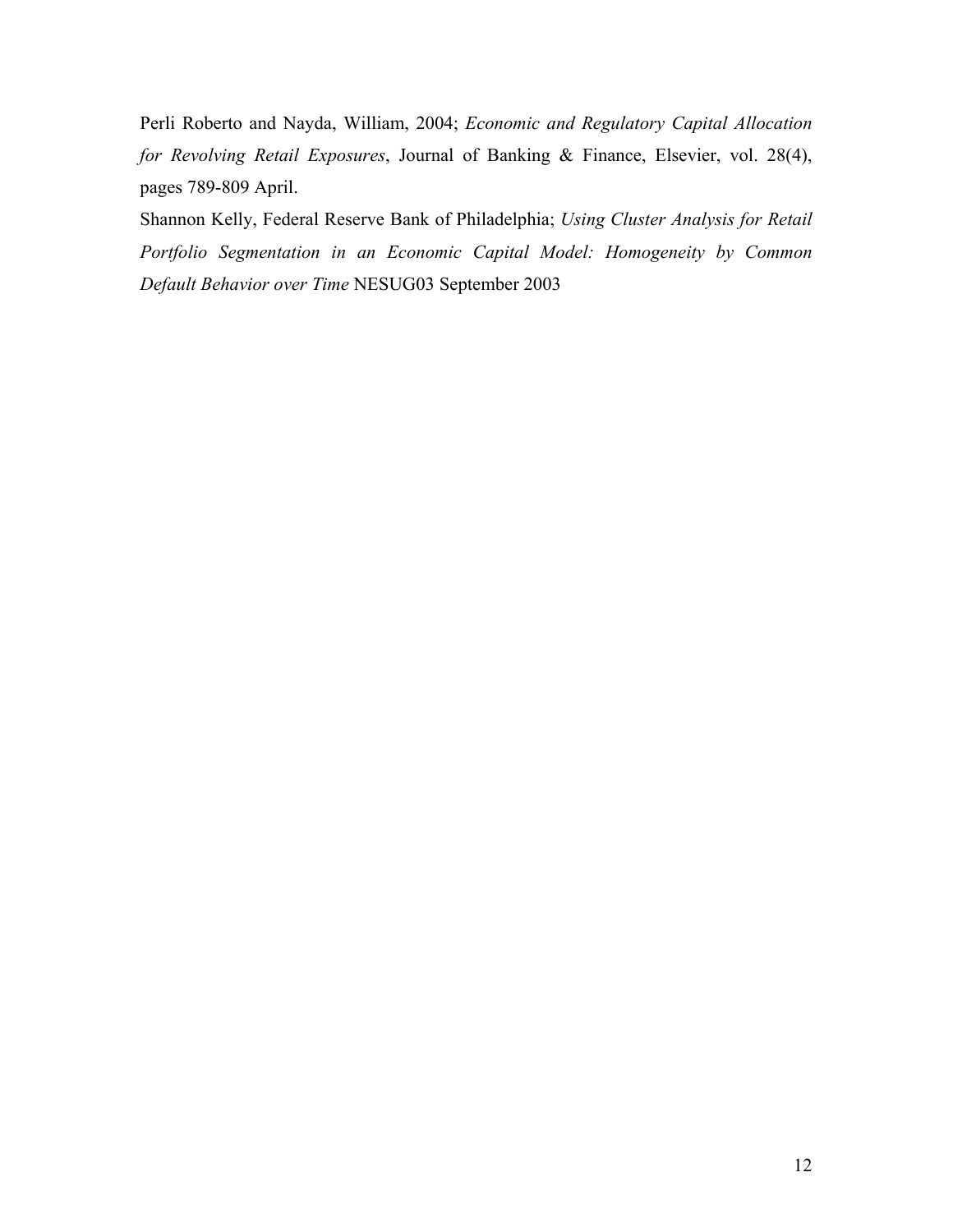#### APPENDIX

Let  $N_i$  be the number of customers borrowers in each of the  $i$  pools.

A borrower *j* in pool *i* defaults when the value of his/her assets at time *T*, denoted by  $V_{ii}$ 

(*T*), falls below a certain threshold  $K_{ij}$ .

Since, all borrowers within a homogenous risk segment have the same probability of default  $p$ , therefore, the default threshold  $K_{ij} = K$ .

We assume that the value of all borrowers' assets is driven by a single factor *Y*.

Building upon the approach of Nayda and Perli (2001) the One Factor Model is described below.

Since, defaults happen independently of each other, as the number borrower tends to infinity, the default rate will be equal to the default probability:

$$
Pr(X = p(y)|Y = y) = 1,
$$
\n<sup>(1)</sup>

where *X* is a random variable indicating the fraction of defaulted accounts.

The One Factor Model Probability Distribution Function of the fraction of losses is given by:

$$
F(x) = \Phi \left( \frac{1}{\rho} \left( \sqrt{1 - \rho} \Phi^{-1} \left( x \right) - \Phi^{-1} \left( p \right) \right) \right) \tag{2}
$$

Where  $\rho$  is the correlation factor and  $p$  is the probability of default.

For the purpose of calculating FMI we proceed over Nayda and Perli (2001) as follows;

Let  $B_i$  be the total outstanding balance amount against all borrowers in pool *i*.

Therefore, the total outstanding balances *B'* as the sum of outstanding balances for pool *i* where  $B = \sum B_{ij}$ , where  $B_{ij}$  is the outstanding amount against each borrower.

Let the recovery rate be  $\gamma_i$  for a given pool *i*, then the loss amount at time *T* implied by a fraction *x* of borrowers defaulting is:

$$
L_i = (1 - \gamma_i) B_i x \tag{3}
$$

Suppose the bank lends  $B_{0i}$  dollars to a pool 'i' at the beginning of the time horizon.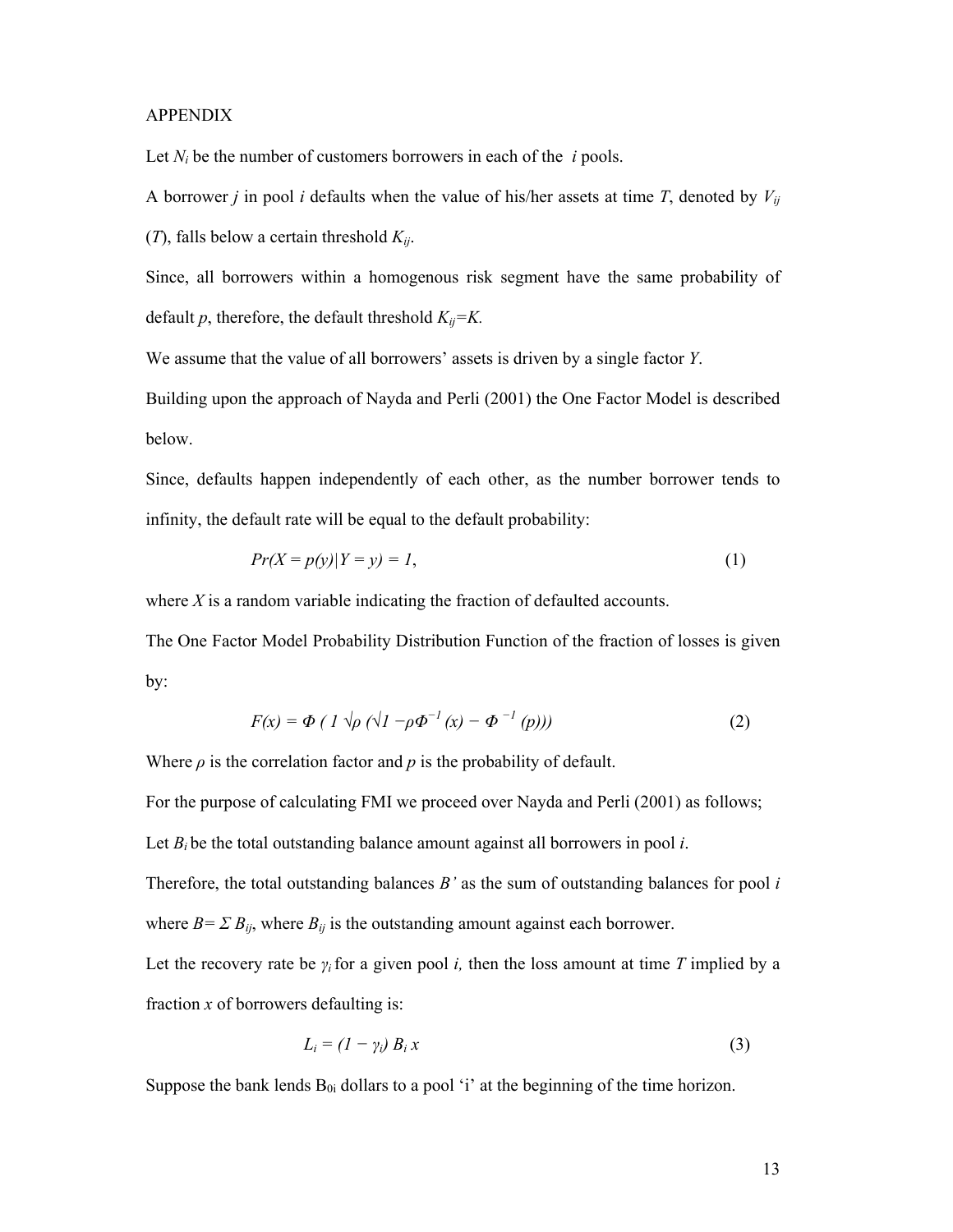It is unlikely that the borrowers would have been offered the same interest rate on their balances, however we assume it to be fixed. If the rate applied to outstanding balances is fixed and is *r*, and collected interest income by *Ii*,

we have:

$$
I_i = r B_{0i} - r L_i = r (B_{0i} - (1 - \gamma_i) B_{0i} x) = r (1 - x(1 - \gamma_i)) B_{0i}
$$
 (4)

We denote the constant fraction of non interest income by *λ<sup>i</sup>*

$$
NI_i = \lambda_i B_{0i} - \lambda_i L_i = \lambda_i (B_0 - (1 - \gamma_i) B_0 x) = \lambda_i (1 - x(1 - \gamma_i)) B_{0i}
$$
 (5)

Total revenue:

$$
R_i = I_i + N_i = (r_i + \lambda_i)^* (1 - x(1 - \gamma_i)) B_{0i}
$$
 (6)

If  $\text{cof}$  be the average cost of funds, interest expense IE<sub>i</sub> will therefore be:

$$
IE_i = cof B_{0i} - cof C = cof (B_{0i} - C) \tag{7}
$$

We assume that non-interest expenses are incurred on a per-account basis and, therefore, are a constant percentage, denoted as *ψ*, of outstanding balances. Again, recoveries and losses are not assumed to affect *ψ*.

Non-interest expenses are therefore  $NE_i = \psi B_{0i}$ , and

Total expenses are: 
$$
E_i = IE_i + NE_i = cof(B_{0i} - C) + \psi B_{0i}
$$
 (8)

Hence

$$
B_{Ti} = B_{0i} - L_i + R_i - S_i
$$
  
=  $B_{0i} - x (1 - \gamma_i) B_{0i} + (r + \lambda_i) (1 - x (1 - \gamma_i) B_{0i} - \text{cof} (B_{0i} - C) - \psi B_{0i}$   
=  $B_{0i} ((1 + r + \lambda_i) (1 - x (1 \gamma_{ii})) - \text{cof} - \psi) + \text{cof} C$  (9)